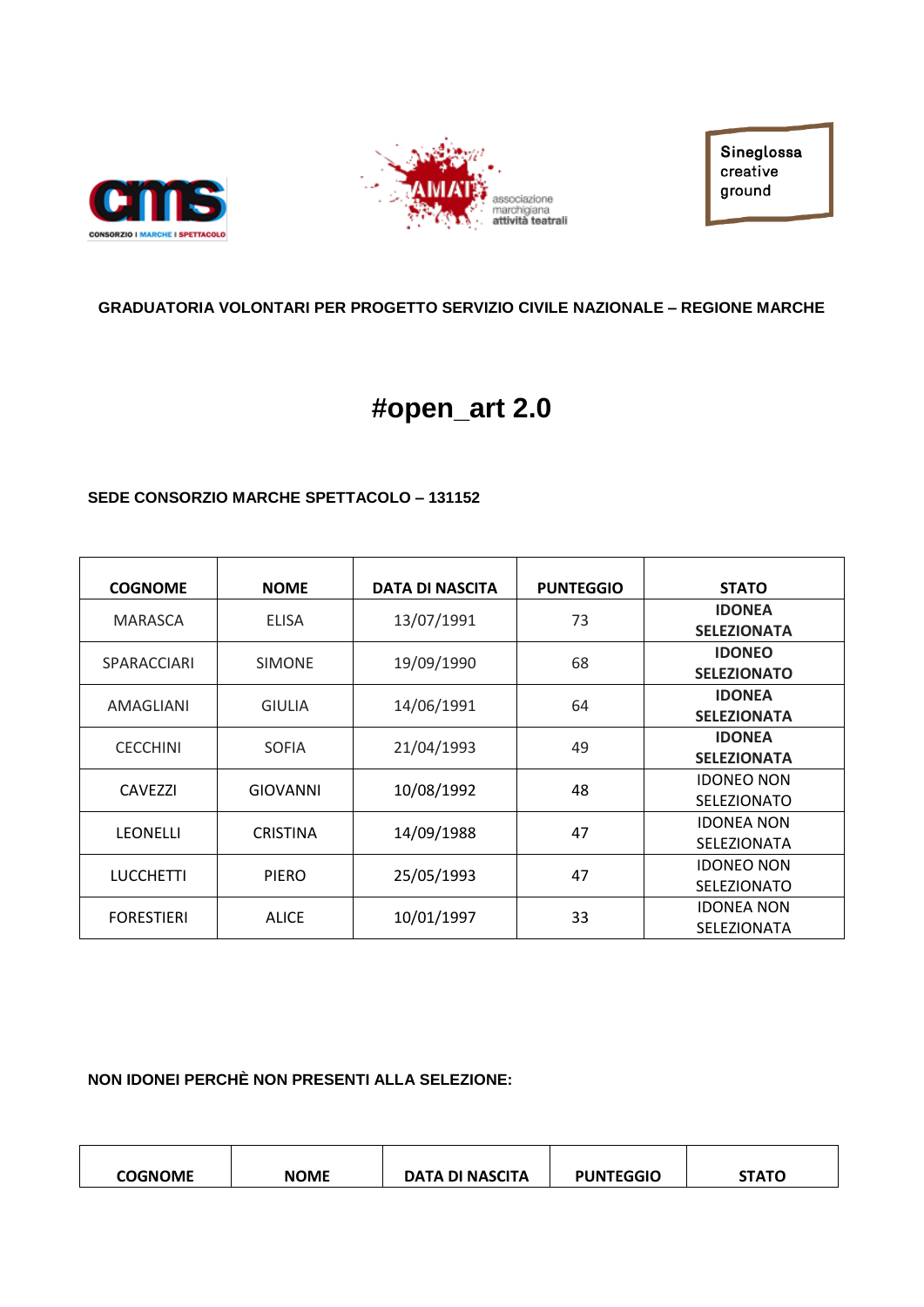| $\cdots$<br>NON IDC<br>∵INE.<br>$\cdots$ |
|------------------------------------------|
|------------------------------------------|

#### **SEDE AMAT – 131224**

| <b>COGNOME</b>   | <b>NOME</b> | <b>DATA DI NASCITA</b> | <b>PUNTEGGIO</b> | <b>STATO</b>       |
|------------------|-------------|------------------------|------------------|--------------------|
| <b>Baldini</b>   | Arianna     | 05/10/1989             | 75               | <b>IDONEA</b>      |
|                  |             |                        |                  | <b>SELEZIONATA</b> |
| Marchetti        | Elisa       | 17/03/1990             | 72               | <b>IDONEA</b>      |
|                  |             |                        |                  | <b>SELEZIONATA</b> |
| Manzotti         | Elisa       | 12/11/1992             | 66               | <b>IDONEA</b>      |
|                  |             |                        |                  | <b>SELEZIONATA</b> |
| Alfieri          | Filippo     | 12/10/1989             | 62               | <b>IDONEA</b>      |
|                  |             |                        |                  | <b>SELEZIONATA</b> |
| Cafagna          | Tamara      | 23/01/1993             | 55               | <b>IDONEA NON</b>  |
|                  |             |                        |                  | SELEZIONATA        |
| Michetti         | Anna Maria  | 21/04/1989             | 53               | <b>IDONEA NON</b>  |
|                  |             |                        |                  | SELEZIONATA        |
| Ponzio           | Eleonora    | 12/05/1990             | 41               | <b>IDONEA NON</b>  |
|                  |             |                        |                  | SELEZIONATA        |
| Carfora          | Giuseppina  | 01/09/1995             | 30               | <b>IDONEO NON</b>  |
|                  |             |                        |                  | SELEZIONATO        |
| <b>Buscarini</b> | Benedetta   | 31/03/1992             | 24               | <b>IDONEO NON</b>  |
|                  |             |                        |                  | <b>SELEZIONATO</b> |
| Spera            | Giulia      | 24/01/1990             | 22               | <b>IDONEO NON</b>  |
|                  |             |                        |                  | <b>SELEZIONATO</b> |

### **NON IDONEI PERCHÈ NON PRESENTI ALLA SELEZIONE:**

| <b>COGNOME</b> | <b>NOME</b> | DATA DI NASCITA | <b>PUNTEGGIO</b> | <b>STATO</b> |
|----------------|-------------|-----------------|------------------|--------------|
| Farina         | Andrea      | 19/9/1998       |                  | Non Idoneo   |

#### **SEDE SINEGLOSSA – 131408**